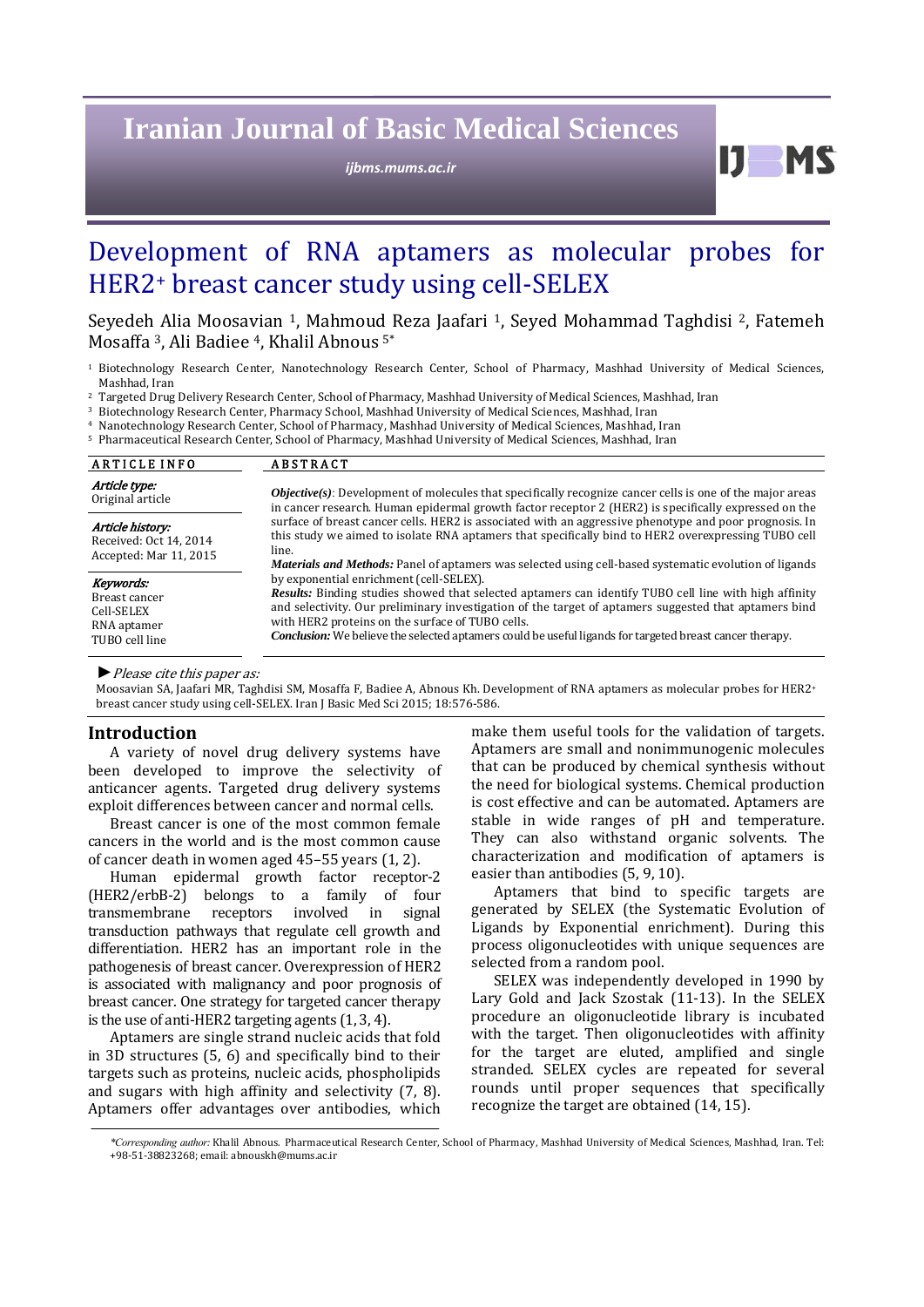The aim of this study was to find RNA aptamers targeting HER2-overexpressing TUBO cells using the Cell-SELEX strategy. The selected aptamers showed strong affinity to TUBO cells. Specific targeting of HER2 receptor by aptamers was further confirmed by flow cytometry.

# **Materials and Methods**

## *Cell lines and culture condition*

TUBO, a cloned cell line that overexpresses the rHER2/neu protein, was used as the target of selection. This cell line was kindly provided by Dr Pier-Luigi Lollini (Department of Clinical and Biological Sciences, University of Turin, Orbassano, Italy) and was cultured in Dulbecco's Modified Eagle Medium, (DMEM) supplemented with 20% fetal bovine serum (FBS).

A murine colon carcinoma cell line, CT26, was purchased from the Pasteur Institute of Iran, and cultured in RPMI-1640 medium supplemented with 10% FBS. CT26 cells (rHER2/neu negative) were as a negative control to remove sequences that bind to both cell lines (16, 17). Cells were regularly subcultured to maintain exponential growth.

Other cell lines were used in this project, all purchased from the Pasteur Institute of Tehran, Iran, and maintained in cell culture medium under the recommended conditions.

#### *Primers and library*

The random library (5'ACC GAG TCC AGA AGC TTG TAG TAC T-N35-GCC TAG ATG GAG TTG AAT TCT CCC TAT AGT GAG TCG TAT TAC-3') was synthesized by DNA synthesizer (PolyGen) and purified by gel purification (18-20). This library was amplified using forward primer  $(5 -$ GTAATACGACTCACTATAGGGAGAATTCAACTGCCAT ‐ CTA-3<sup>^</sup>) and reverse primer (5'-ACCGAGTCCAGAA-GCTTGTAGT-3<sup>'</sup>). RNA library was transcribed from the PCR product using DuraScribe T7 transcription kit (Epicentre Technologies). RNase A resistant product is accomplished by replacing CTP and UTP with 2'-Fluorine-dCTP (2'-F-dCTP) and 2'-FluorinedUTP (2′‐F‐dUTP) in the DuraScribe *in vitro* transcription reaction. After purification, the RNA library was added to 300 µl binding buffer containing HEPES-NaOH (20 mM, pH 7.4), NaCl (150 mM), CaCl<sub>2</sub> (1.5 mM), MgCl<sub>2</sub> (0.5 mM), and 10% yeast tRNA (Sigma). To retain correct configurations, the RNA library was denatured at 90  $°C$  for 1 min and snap-cooled on ice.

### *Cell SELEX*

TUBO cells were dislodged from the flask after a short period of incubation with trypsin and then counted. The cells' viability was assessed by Trypan blue assay. 5-10 million cells were centrifuged, washed 3 times with washing buffer (20 mM HEPES- NaOH, pH 7.4, 150 mM NaCl, 1.5 mM CaCl<sub>2</sub>, 0.5 mM  $MgCl<sub>2</sub>$  and resuspended in the binding buffer (washing buffer plus 10% yeast tRNA (Sigma).

Cells were incubated with a solution of library in the binding buffer at  $4 \degree C$  for  $45 \text{ min.}$  After 2 washes, sequences that bound to TUBO cells were recovered by denaturation of RNA sequences as well as surface proteins at 95 °C for 5 min. Cells were precipitated and RNA sequences were retrieved by ethanol precipitation of the supernatant. The obtained RNA sequences were reverse-transcribed using the Cloned AMV first-strand cDNA synthesis kit (Invitrogen), and PCR-amplified. The purified PCR products were transcribed *in vitro* using the Dura Scribe T7 transcription kit (Epicentre Technologies). After third round of selection, counter selection was performed to subtract sequences with affinity for both the control and target cells. For negative selection, the RNA sequences eluted from TUBO cells were incubated with the CT26 cell line, and unbounded sequences were ethanol precipitated  $(19, 21, 22)$ .

# *Cloning, sequencing, and structure analysis of selected aptamers*

After 12 rounds of selection, the PCR amplified dsDNAs were cloned in to *Escherichia coli DH5‐α* using the TOPO TA cloning kit (Invitrogen K4500-40). Individual white colonies were picked and cultured in a liquid LB (Lurai-Bertani) medium. After a brief centrifugation, plasmids were purified using Gene lute TM HP Fine-Minute Plasmid MiniPrep (Sigma Aldrich) and sequenced by Bioneer Company (23). 

Sequences were aligned using the sequence alignment program Clustal Omega (https://www. ebi.ac.uk/Tools/msa/clustalo). A phylogenic tree was constructed using the DNAMAN version 6 software (Lynnon Corporation) and the sequences were grouped. Representative sequences from different groups were selected as candidate aptamers for further characterization (21, 24).

# *Flow cytometry binding assay*

To monitor the enrichment of the library from aptamers with affinity for TUBO cells, eluted aptamers after 1, 3, 5, 8, and 12 SELEX cycles were labeled by Cy-5. Aminohexyl-ATP was incorporated into the RNA structure during the Dura Scribe transcription reaction followed by post transcriptional labeling with Cy5-NHS ester. 

Then the Cy-5 labeled RNA sequences were incubated with about  $5\times10^5$  target and negative cells for 30 min on ice in the dark in  $500$  µl binding buffer in the presence of  $10\%$  FBS. After incubation, the cells were washed two times and suspended in binding buffer and analyzed by flow cytometry (BD FACSCalibur cytometer).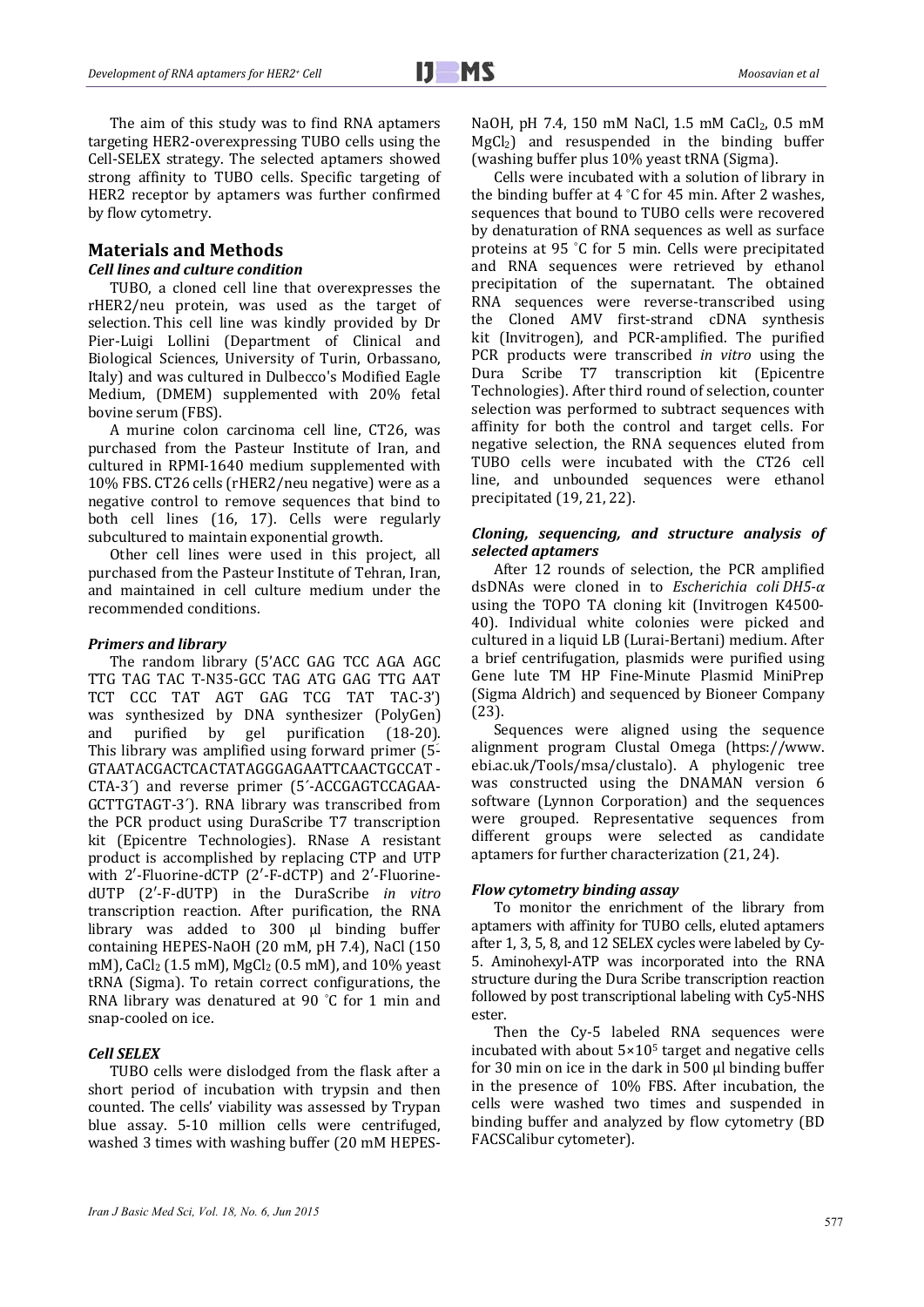The flow cytometry data was analyzed using FCS Express 4 Flow Cytometry (De Novo Software, Los Angeles, CA).

# *Determination of aptamer selectivity*

The selectivity of aptamers for TUBO cells was tested by incubation of aptamers with the following cells: human prostatic carcinoma cell line (PC3), transformed mouse embryonic fibroblast cell line (NIH3T3), human breast cancer cell line (SK-BR-3), human Burkitt's lymphoma cell line (Raji), and murine colon adenocarcinoma cell line (C26).

## *Determination of secondary structure of aptamers*

The secondary structure of selected aptamers was analyzed by free-energy minimization using the algorithm according to the method of Zuker in mfold web based software (http://mfold.rna.albany.edu/?q=mfold)(25). 

## *Determination of apparent dissociation constant of aptamers*

The range of Cy5 labeled aptamers and control library were incubated with a constant number of TUBO cells. The mean fluorescent intensities of aptamer and library at each concentration were determined. All binding assays were performed in triplicate. The mean fluorescence intensity of the unselected library was subtracted from that of the corresponding aptamer with target cells. Then, apparent dissociation constants (Kd) for the aptamer-cell interaction were calculated by fitting the dependence of fluorescence intensity  $(Y)$  and the concentration of aptamers  $(X)$  into the one-site saturation equation  $Y = Bmax X/(Kd + X)$  using Prism version 5 (GraphPad Software, San Diego, CA). In this equation Bmax is the maximum specific binding with the same unit as  $Y(21)$ .

## *Effect of trypsin treatment on binding of aptamers to TUBO cells*

TUBO cells were incubated with trypsin for 8 min at 37 °C. To stop trypsin activity, cells were mixed with ice cold culture medium containing FBS. Then, the cells were quickly washed and centrifuged. After resuspension in the binding buffer, cells were incubated with aptamers. Binding of aptamer to treated cells was assessed by flow cytometry and compared with untreated TUBO cells as positive control (26, 27).

# *Effect of temperature and culture medium on the binding of aptamers to cells*

All aptamers were isolated at  $4 \degree C$  in binding buffer. To verify the ability of target recognition of aptamers at  $37$  °C, binding assay was performed at 37<sup>o</sup>C and in culture medium as described in the binding assay section (26, 28).

## *Verification of aptamer binding to extracellular domain of HER2*

TUBO cells were prepared as described in the flow cytometry section. TUBO cells were incubated with anti-HER2 Affibody® molecules (Affibody AB). After two washes, cells were incubated with  $Cv5$ labeled aptamers. TUBO cells were also incubated with Cv5 labeled aptamers as positive control.

Mean fluorescence intensity of aptamers binding to Affibody pretreated cells was determined and compared with aptamers binding in positive control.

# **Results**

# *SELEX and aptamer enrichment monitoring*

SELEX was used to screen aptamers specifically binding to the breast cancer cell line TUBO, with CT26 as counter selection. Following every two continuous rounds, binding assay was performed. The enrichment of aptamer pool was monitored by flow cytometry. As we progressed with SELEX, the fluorescence intensity gradually increased, while there was no significant change in the same experiment with the counter cells. Selection cycles were stopped when significant difference between the mean fluorescence intensities of the unselected library and the selected RNA pool was observed  $(Figure 1)$ .

# *Cloning, sequencing and structure analysis of selected aptamers*

After 12 rounds of selection the RNA pool was reverse transcribed into cDNA and amplified by PCR. The highly enriched pools were cloned into pTZ57R/T vector, and after culturing, positively inserted clones were picked, and plasmids were purified and sequenced using M13F (-20) and M13R (‐40). Sequences were aligned and clustered based on their sequence homology (Figure 2). From the sequencing and alignment results TSA6, TSA7, TSA10, TSA12, and TSA14 were synthesized as potential aptamer candidates.

# *Determination of aptamer selectivity*

We investigated the binding affinity of selected aptamers for transformed mouse embryonic fibroblast cell line (NIH3T3), SKBR3 (hHER2+) breast cancer cell line, human prostate cancer cell line (PC3), Burkitt's lymphoma cell line (Raji), and C26 murine colon carcinoma cell line (Table 1).

Although some levels of recognition were observed with these cell lines, affinity of aptamer candidates to TUBO cell line was much higher. There were no sequences that recognize TUBO cells exclusively. All selected aptamers had fair affinity to SKBR3 cell lines. As shown in Table 1 interaction of aptamers and normal cell line was like control cells. Affinity of aptamers for C26 cell line was measured, because it was closely related to control cell line.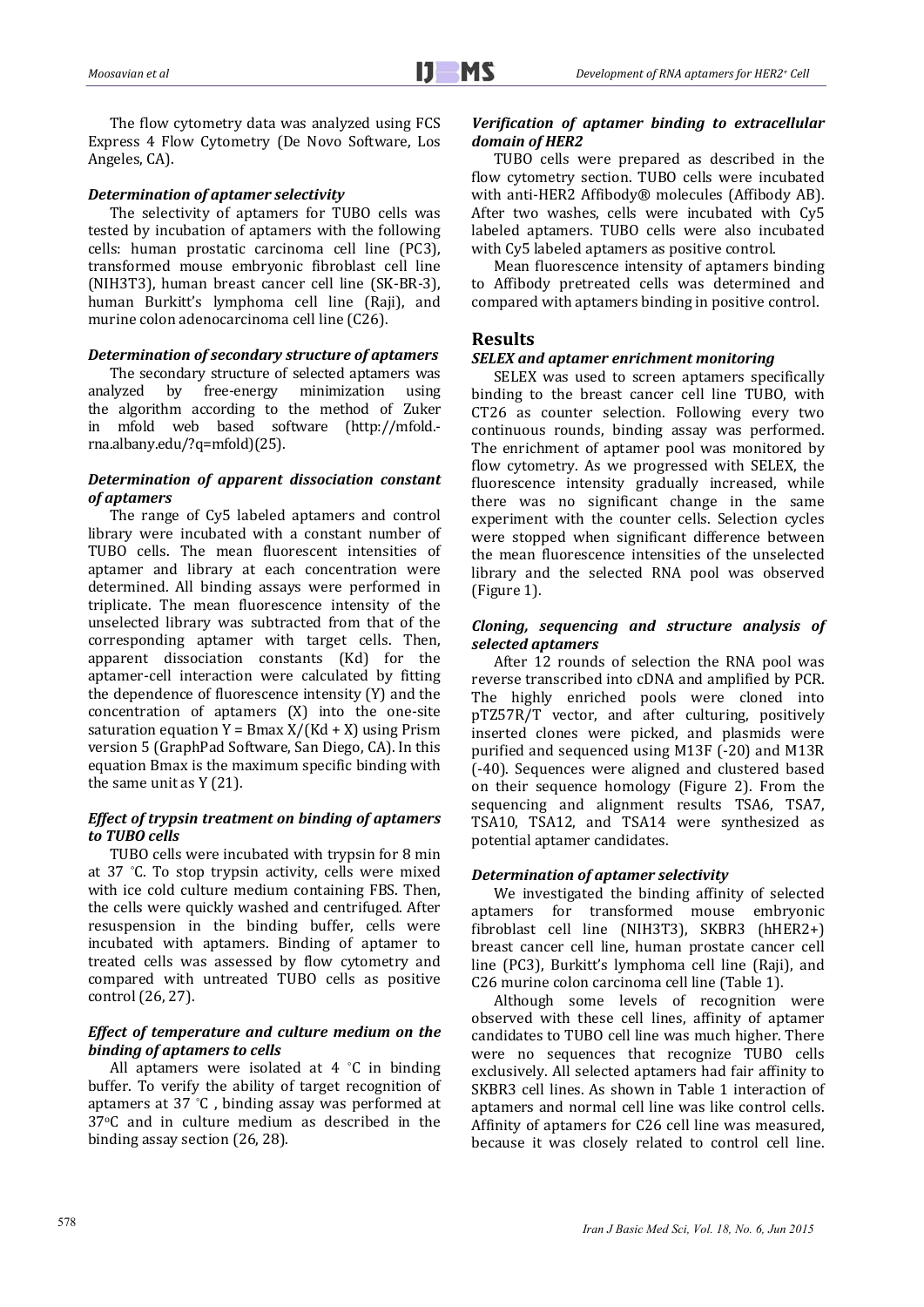



**Figure 1.** Enrichment of selected RNA pools of target TUBO (A) and control CT26 (B) during selection and monitored by flow cytometry

TSA14 showed clearly stronger signal with TUBO cells compared to other sequences. Mean fluorescence intensity of TSA14 was about 2.5 times higher than other aptamers. TSA12 aptamer did not recognize CT-26, and PC3 cell lines and had minimum affinity for cell lines other than TUBO cells. According to this data, TSA14 and TSA12 were selected for further studies.

## *Determination of the secondary structure of aptamers*

The secondary structure of RNA aptamers was predicted with the mfold web based software by calculation of minimum free energy (http://mfold.rna.albany.edu/?q=mfold). Figure 3, A  and Figure 3, B show the predicted secondary structure of TSA12 and TSA14 aptamers. The free energy  $( \Delta G )$  of the most stable structures of TSA12 and TSA14 was -8.29 and -9.68, respectively. Free energy was more negative for TSA14.

The predicted structure of TSA14 was more complicated, having 3 loops.

## *Determination of aptamer binding affinity*

Dissociation constant (Kd) of aptamer-TUBO cell interaction was determined. Kd of TSA12 and TSA14 were 191.9±21.77 nM and 133.9±12.78 nM, respectively (Figure 3, C and Figure 3, D). TSA14 had higher affinity for target cells.

**Table 1.** Specificity determination of TSA6, TSA7, TSA10, TSA12, and TSA14 aptamers

| Cell line        | Disease                                | TSA6   | TSA7   | TSA10  | TSA12  | TSA14  |
|------------------|----------------------------------------|--------|--------|--------|--------|--------|
| TUBO             | mouse breast cancer                    | $**$   | ***    | **     | $**$   | ****   |
| CT <sub>26</sub> | mouse colon carcinoma                  | $\ast$ | $*$    | $\ast$ |        | $*$    |
| PC <sub>3</sub>  | human prostate cancer                  | *      | $*$    | $\ast$ |        | $*$    |
| NIH3T3           | transformed mouse embryonic fibroblast | $\ast$ | $*$    | $\ast$ | $\ast$ | $\ast$ |
|                  | cell line                              |        |        |        |        |        |
| SKBR3            | human breast cancer                    | $\ast$ | **     | **     | **     | **     |
| Raji             | human Burkitt's lymphoma               | $\ast$ | $\ast$ | $\ast$ | $*$    | $\ast$ |
| C26              | mouse colon carcinoma                  | $\ast$ | $*$    | $\ast$ | $\ast$ | ×      |

Note: The mean fluorescence intensity (MFI) of TSA14 aptamer with TUBO cells was chosen as maximum intensity (\*\*\*\*). The MFIs with other cells and other aptamers were therefore compared and accordingly assigned approximate binding intensity. A"-" indicates that the MFI is similar to MFI of unselected library with cell line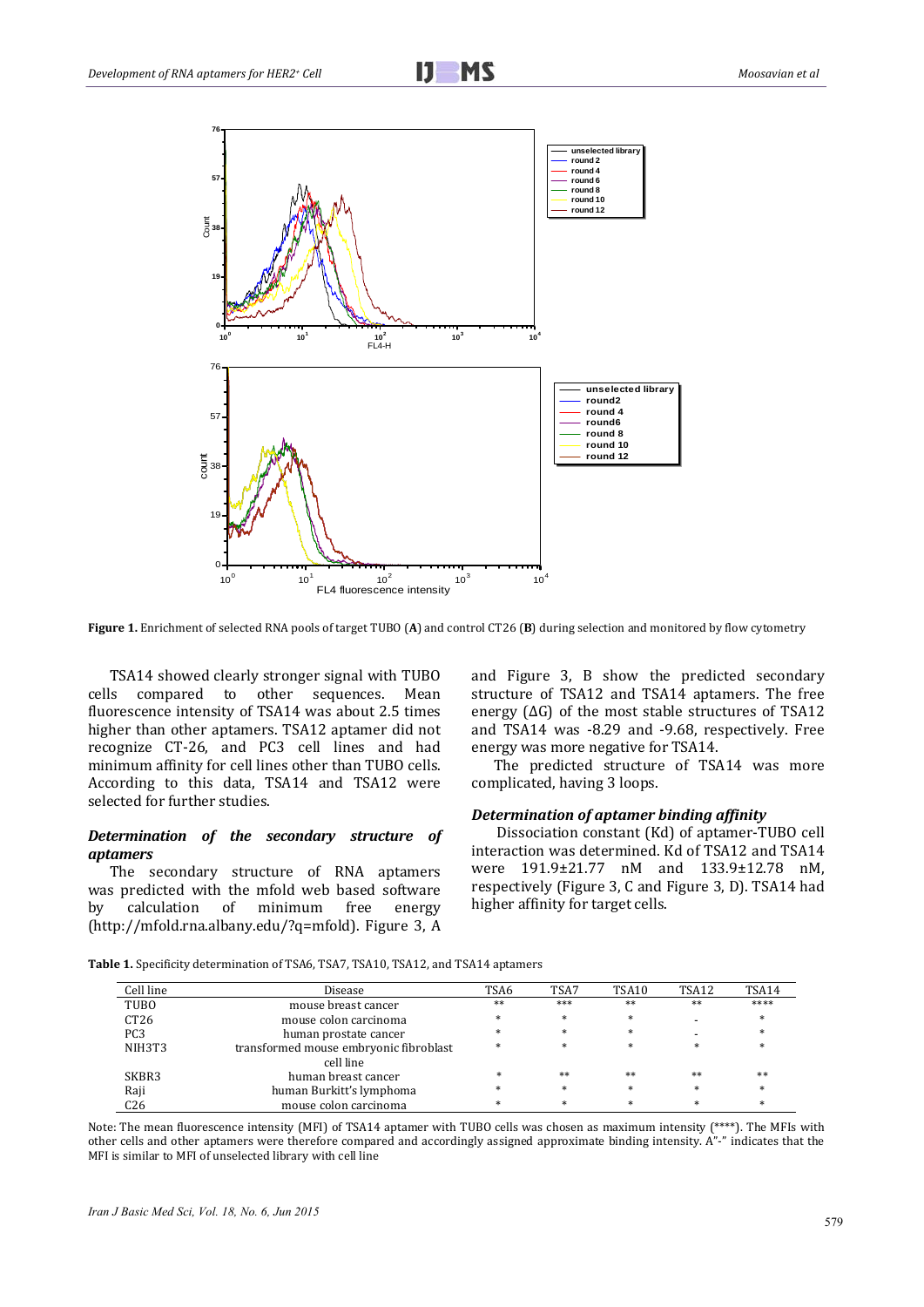| <b>TSA14</b> | -------GC---------TGGAGCATTTATGGATGAACCTTGGACG--GAA------  |
|--------------|------------------------------------------------------------|
| A21          | -------GC--------TGGAGCATTTATGGATGAACCTTGGACG--GAA------   |
| TSA1         |                                                            |
| A22          |                                                            |
| <b>TSA3</b>  |                                                            |
| TSA5         |                                                            |
| A31          |                                                            |
| TSA7         |                                                            |
| TSA9         |                                                            |
| TSA10        | ------------AAGCGTAACGACGATTATAGAGGCTGTTTGCCGA--C--------  |
| TSA18        | ------------------------CCCGTACTCACAAATGTTCTCTGCACATCTGTAA |
| <b>TSA17</b> | -----------------------CCCGTACTCACAAATGTTCTCTGCACATCTGTAA  |
| TSA6         | ---------------GAGAGAAGGCCCCAACCAGATATCCTCTGTCCCA------    |
| TSA16        | ---------------GAGAGAAGGCCCCAACCAGATATCCTCTGTCCCA------    |
| TSA12        |                                                            |
| TSA2         |                                                            |
| TSA4         |                                                            |
| <b>TSA11</b> |                                                            |
| <b>TSA41</b> |                                                            |
| <b>TSA15</b> |                                                            |
|              |                                                            |



**Figure 2. (A)** Sample data of sequence alignment using Clustal Omega showing homologous families and nonhomologous sequences of potential aptamer sequences. (B) Phylogenic tree of selected sequence

## *Effect of trypsin treatment on binding of aptamer to TUBO cells*

Figure 4, A shows that trypsin pretreatment decreased the fluorescence intensities compared to untreated cells. Trypsin treatment assay indicated that TSA14 aptamer bound to surface proteins that were digested by trypsin.

# *Effect of temperature and culture medium on the binding of aptamers*

As shown in Figure 4, B and Figure 4, C the binding of aptamers changed slightly at 37 °C. Moreover, TSA12 and TSA14 showed reduced, but still significant binding to TUBO cells in culture medium (Figure 4, D and Figure 4, E).

## *Verification of aptamer binding to the extracellular domain of HER2*

In order to confirm that aptamers bind to HER2 on the surface of TUBO cells, the external domain of HER2 was masked with anti-HER2 affibodies. Flow cytometry data showed that binding of Cy5-labeled<br>aptamers decreased considerably after the aptamers decreased considerably after the incubation of TUBO cells with affibodies (Figure 5).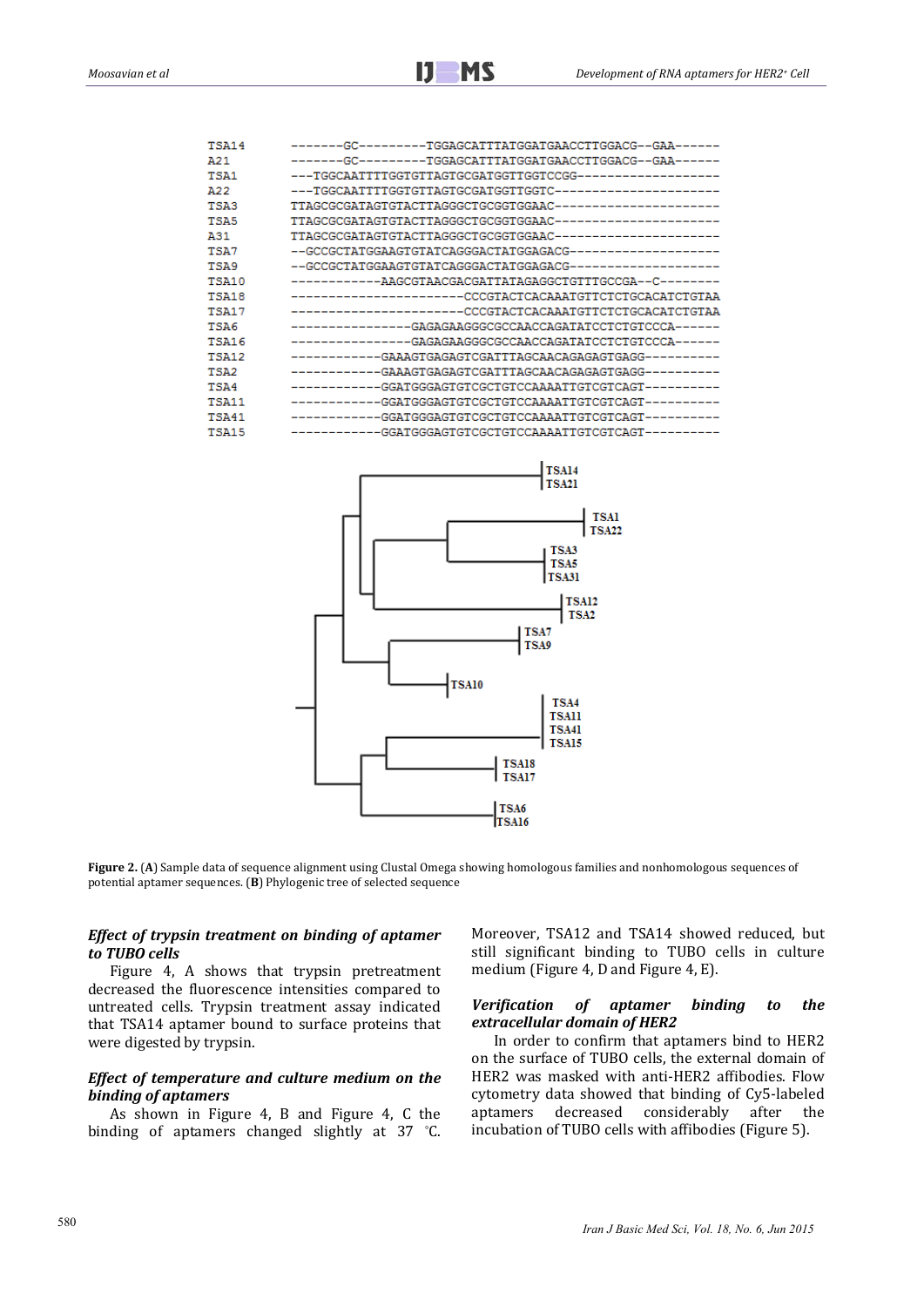

**Figure** 3. Software simulated secondary structure of TSA12 (A) and TSA14 (B) aptamers, binding curve of TSA12 aptamer (C) and TSA14 aptamer (D) with TUBO cells. Cells were incubated with varying concentrations of Cy5-labeled aptamer and unselected library in triplicate. Mean fluorescence intensity of each concentration was determined. The mean fluorescence intensity of the unselected library (background binding) was subtracted from the mean fluorescence intensity of corresponding aptamer. Using Prism, the apparent dissociation constant (Kd) of aptamer-cell interaction was obtained by fitting the dependence of fluorescence intensity of specific binding on the concentration of aptamers to the one-site saturation equation  $Y = Bmax X/(Kd + X)$ 

# Discussion

We successfully performed cell SELEX to isolate RNA aptamers that bind with high affinity and selectivity to TUBO cell line  $(rHER2/neu +)$ . Human epidermal growth factor receptor 2 (HER2/neu), a 185-kDa tyrosine kinase receptor, is a protooncogene, and activating mutations of this gene can result in constitutive tyrosine kinase activity and uncontrolled proliferation (29-31). Her2/neu is over-expressed in 20-30% of breast cancers, typically as a result of gene amplification, and is associated with aggressive disease and a poor prognosis (32). TUBO cells are a murine cell line that overexpresses rHER2/neu protein (17).

Some efforts have previously been made to find aptamer molecules that specifically bind to HER2/neu (24, 33-35). Previous studies have used human cell lines to perform cell SELEX. Dastjerdi et al employed cell-SELEX procedure to generate an enriched pool DNA aptamers by using HER2-positive cells as the target for aptamer selection (36). Kim and Jeong developed an RNA aptamer against HER2 protein, and proposed that the selected aptamer could potentially be utilized as imaging agents for HER2positive cancers (33). Giangrande *et al* used "cell‐ internalization SELEX" to select a series of RNA aptamers against HER2 that specifically recognized and were efficiently internalized by HER2-positive breast cancer cells (37). Here, we picked TUBO cells to proceed with the SELEX process. With no or limited access to nude mice facilities, the development of a proper targeting ligand to a rodent cell line, like TUBO cells, may facilitate subsequent *in vivo* studies in BALB/c mice. Since rHER2/neu and human HER2/neu are highly homologous (38), the SELEX products may be used as targeting ligand in hHER2/neu overexpressing cell lines.

RNA aptamers have advantages over antibodies and DNA aptamers; they can be chemically synthesized in short time; they are small and nonimmunogene; they are stable in harsh situations. Chemical modifications (e.g. 2'deoxy, 2'F, 2'NH3, 2'OMe) improve RNA aptamer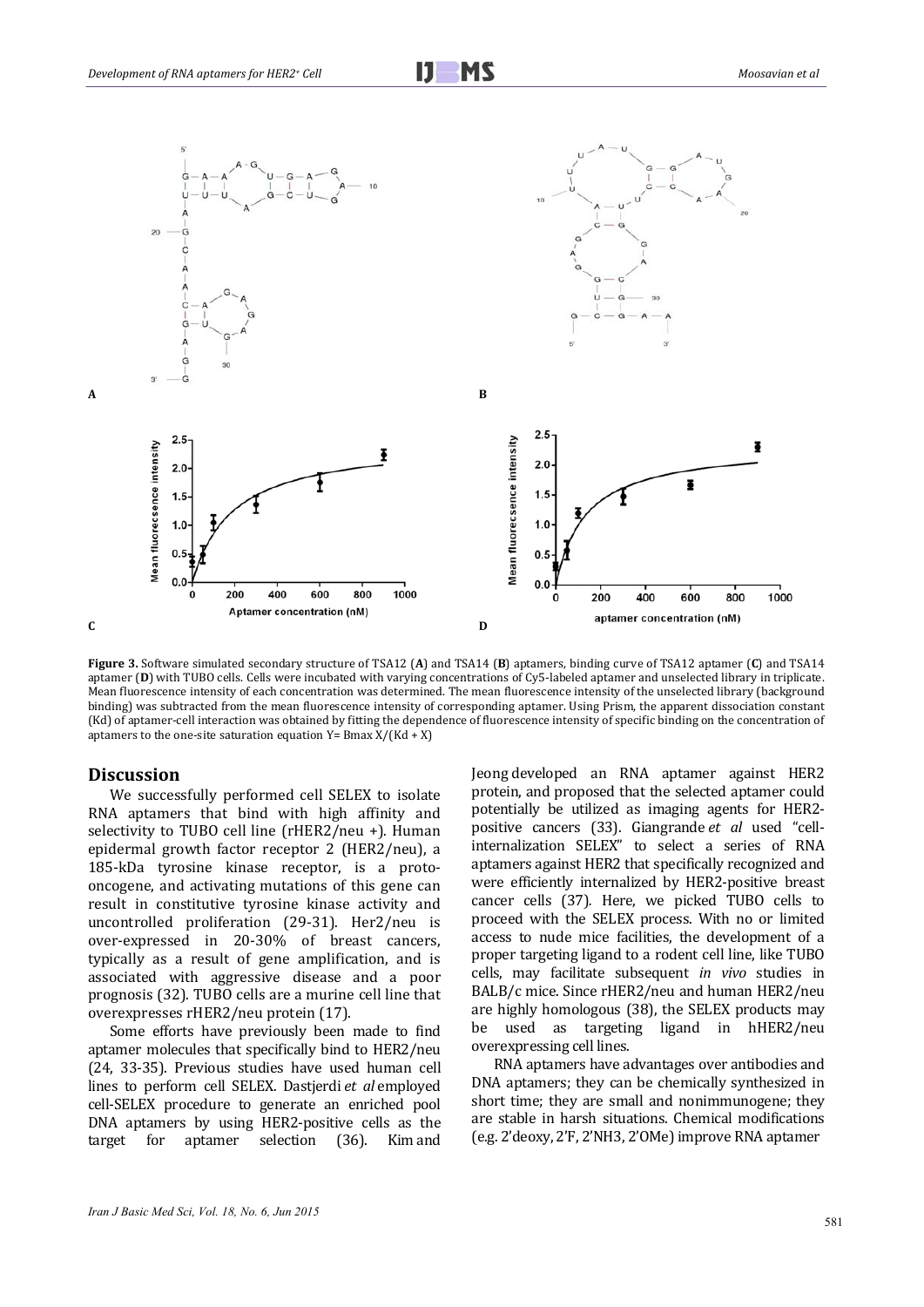stability against RNase in biological fluids like blood. Because of its single stranded nature, RNA can fold into many different three-dimensional shapes, allowing for tighter and more specific binding to target molecules. Moreover, RNA aptamers have smaller size compared to DNA aptamers of the same size, and thus pass cell membranes much easier than DNA aptamers (39, 40).

In this project we performed positive selection by

retrieving sequences that bind to TUBO cells. After 3 rounds of selection, counter selection was performed using CT26 cell line (rHER2/neu negative)(16, 17). As both target and control cell lines were murine cancerous cells, it was assumed that they have common surface cancerous ligands with at least one exception for HER2 molecules on TUBO cells (17).

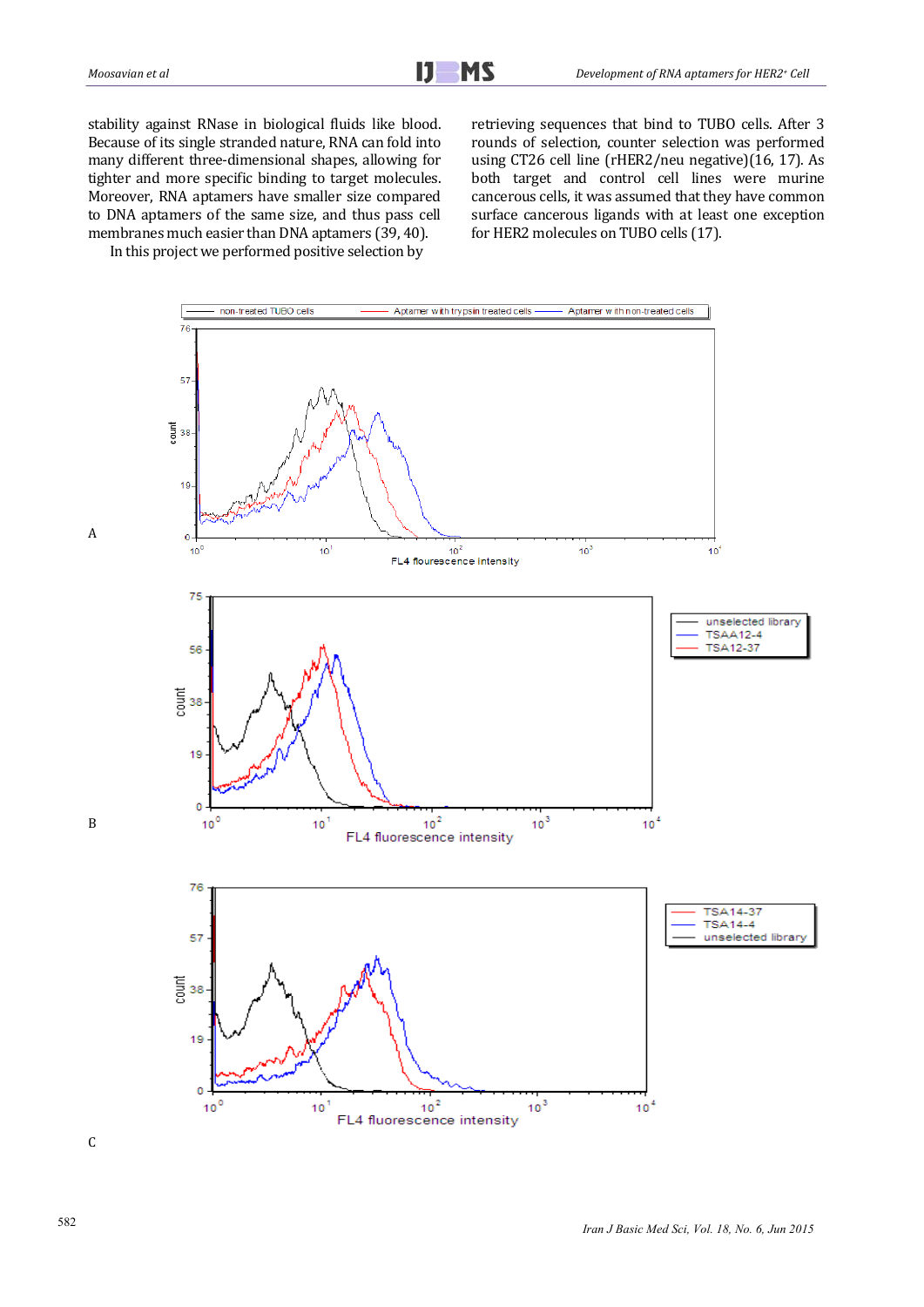#### Continue from previous page

D 

E 



**Figure 4.** Effect of trypsin treatment on binding of aptamer to TUBO cells. Binding of unselected library to untreated cells (black histogram), binding of TSA14 aptamer to trypsin-treated cells (red histogram) and binding of TSA14 aptamer to untreated cells (blue histogram) (A). Assessment of the binding of TSA12 (B) and TSA14 (C) at 37 °C and 4 °C . Black (unselected library); blue (binding at 4°C) and red (binding at 37 °C). Assessment of the binding of TSA12 (D) and TSA14 (E) aptamers in culture medium. Black (unselected library); blue (binding in buffer medium) and red (binding in culture medium with FBS)

In each round, cell suspension was prepared by short incubation, about 1 min, of cell culture with trvpsin. This treatment did not have a significant effect on the binding of aptamers. We noticed that enzyme free dissociation buffers, like enzyme free dissociation solution (Millipore), increased the number of dead cells in flow cytometry assay. To generate aptamers that specifically bind to target cells with high affinity, we gradually increased the stringency of selection conditions during the SELEX process: the volume of binding buffer and washing buffer were increased and the number of target cells and incubation time was reduced. Starting from the fourth round of SELEX, 10% FBS was added to the binding buffer and gradually increased up to 20% (21). After 12 rounds of selections, cloned and sequenced aptamers were tested for their ability to bind TUBO cells and other cancerous or normal cell line. The ultimate aim of this study was to design aptamers that can bind to the extracellular domain of HER2 protein. Hence it was important that selected aptamers could recognize SKBR3 cell line. All selected aptamers had fair affinity for SKBR3 cell lines. It could be due to the high percent of homology (about 90%) between the extra cellular domains of human HER2/neu and mouse HER2/neu (41). We selected TSA12 that had the most affinity for TUBO cells, and TSA12 that had the most specificity to TUBO cells for further studies. Then the secondary structures of TSA12 and TSA14 were determined with the mfold program. The predicted structure of TSA14 was more complicated, having 3 loops. Three hair pin motif in the secondary structure of TSA14 makes it more stable compared to TSA12. Hairpins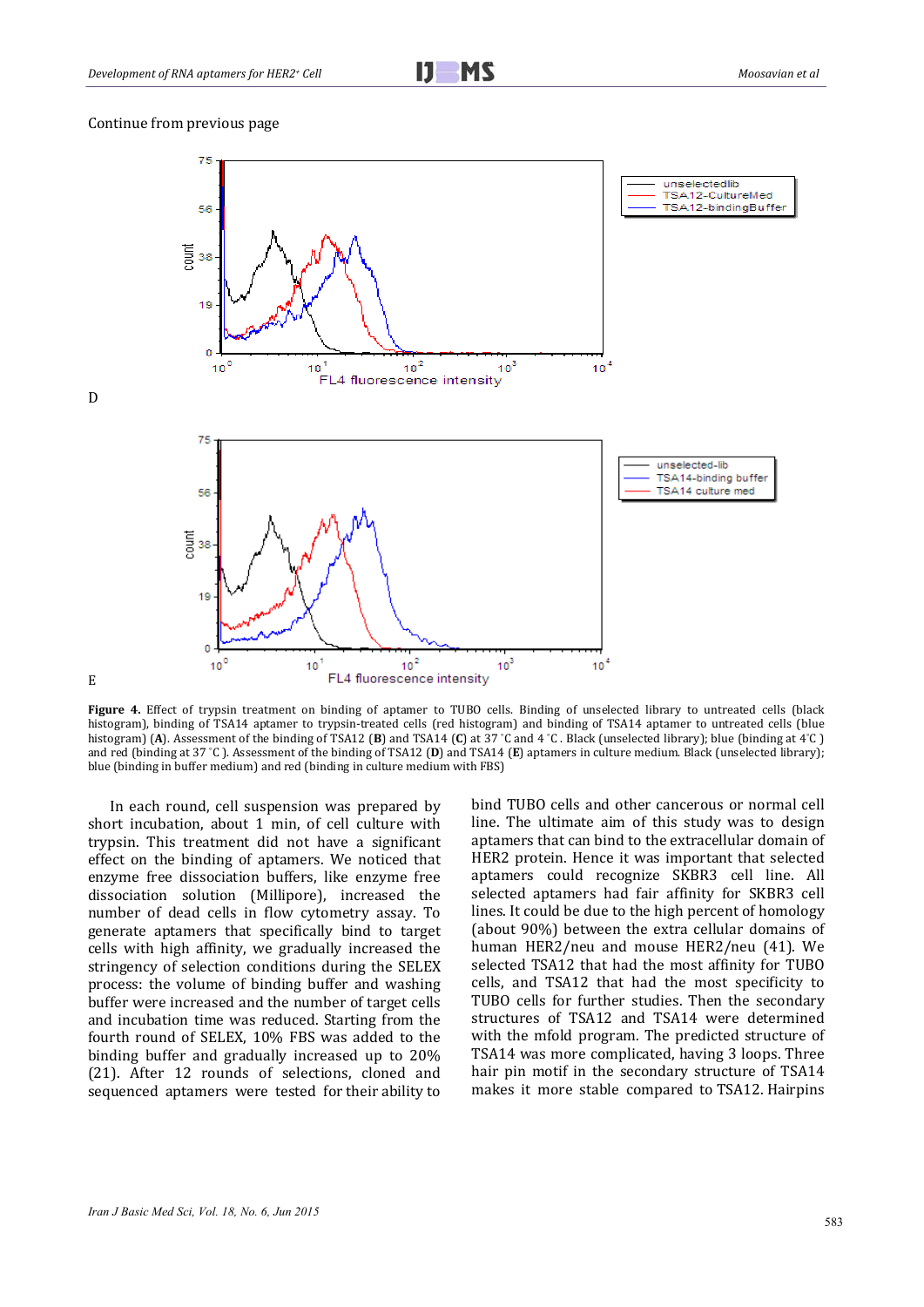

**Figure** 5. Verification of aptamer binding to extracellular domain of HER2. Selected aptamers were incubated with TUBO cells (blue), and with TUBO cells treated with anti-HER2 affibodies. Black histogram represents binding of unselected library to TUBO cells

serve as recognition motifs in RNA aptamer structures (42). Aptamers with hairpin structures have more affinity for their targets. TSA14 had higher affinity to target cells and had a more stable secondary structure. The obtained results corroborated the relationship between the structure and affinity of aptamers. It seems reasonable to assume that aptamers bind to cell surface proteins. This behavior has been reported in previous studies  $(26, 43, 44)$ . Trypsin treatment assay is a preliminary test that has been used to study the binding of aptamers to cell surface proteins (26, 45-48). Trypsin pretreatment assay was performed to confirm that the interaction of designed aptamers with cell lines is through an interaction with cell surface proteins. The results showed decreased fluorescence intensities of trypsin pretreated cells compared to untreated cells. This means that TSA14 aptamer binds to surface proteins that are digested by trypsin.

In order to find aptamers that bind to the surface of target cells, Cell SELEX process was performed at  $4 \text{ }^{\circ}$ C (21, 45). Since, it is necessary to test binding activity of aptamers at physiologic temperature.

We also assessed aptamer binding behavior in culture medium supplemented with FBS. The data showed that selected aptamers could be adopted in different conditions and still keep their binding ability to TUBO cells, which is important for *in vivo* studies.

As previously mentioned the purpose of this study is to produce aptamers that can recognize HER2 proteins on the surface of TUBO cells. In order to determine whether the target of the aptamers is a HER2 protein on the cell surface, anti-HER2 affibodies were incubated with TUBO cells and their binding of aptamers was analyzed by flow cytometry. The decrease in binding efficiency after incubation with affibodies strongly implied that aptamer targets

on TUBO cells were most probably extracellular domain of HER2.

# **Conclusion**

Whole cell SELEX was performed to find RNA aptamers against TUBO cell line. After 12 rounds of selection, a panel of aptamers was selected that had high affinity to target cells. Among them TSA14 aptamer had the most affinity for target cells. Different experiments showed that the interaction of TSA14 aptamer with TUBO cells is mediated by binding to the extracellular domain of HER2. Therefore, the TSA14 aptamer could be a candidate molecule for targeting the HER2  $+$  tumors and merits further investigation.

# **Acknowledgment**

The financial support of the Nanotechnology Research Center and Biotechnology Research Center, Mashhad University of Medical Sciences (MUMS) is gratefully acknowledged. This study was part of the PhD thesis of Seyedeh Alia Moosavian, which was completed in Nanotechnology Research Center, MUMS, Iran.

## **References**

1. Incorvati JA, Shah S, Mu Y, Lu J. Targeted therapy for HER2 positive breast cancer. J Hematol Oncol 2013, 6:1‐9. 

2. Li Q, Wu M, Wang H, Xu G, Zhu T, Zhang Y, et al. Ezrin silencing by small hairpin RNA reverses metastatic behaviors of human breast cancer cells**.** Cancer Lett 2008; 261**:**55‐63. 

3. Yarden Y. Biology of HER2 and its importance in breast cancer. Oncology 2001: 61:1-13.

4. Pal S, Pegram M. HER2 targeted therapy in breast cancer...beyond Herceptin**.** Rev Endocr Metab Disord 2007; 8:269‐277.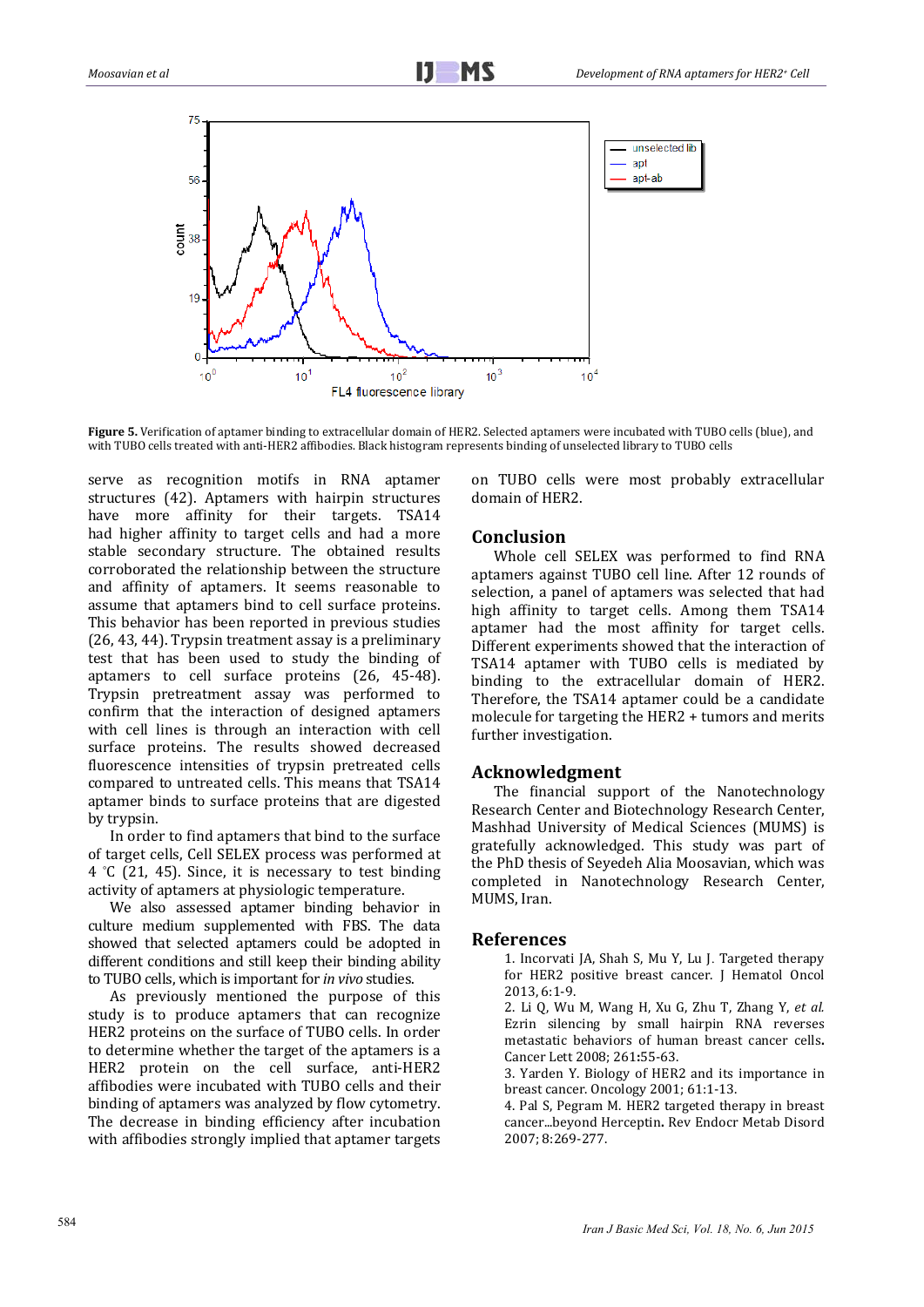5. Levy-Nissenbaum E, Radovic-Moreno AF, Wang AZ, Langer R, Farokhzad OC. Nanotechnology and aptamers: applications in drug delivery. Trends Biotechnol 2008; 26:442-449.

6. Proske D, Blank M, Buhmann R, Resch A. Aptamers-‐basic research, drug development, and clinical applications. Appl Microbiol Biotechnol 2005; 69:367‐374. 

7. Famulok M, Hartig JS, Mayer G. Functional aptamers and aptazymes in biotechnology, diagnostics, and therapy. Chem Rev 2007; 107:3715-3743.

8. Cox JC, Rudolph P, Ellington AD. Automated RNA selection. Biotechnol Prog 1998; 14:845-850.

9. Farokhzad OC, Karp JM, Langer R. Nanoparticleaptamer bioconjugates for cancer targeting. Expert Opin Drug Deliv 2006; 3:311‐324. 

10. Farokhzad OC, Cheng J, Teply BA, Sherifi I, Jon S, Kantoff PW, et al. Targeted nanoparticle-aptamer bioconjugates for cancer chemotherapy *in vivo.* Proc Natl Acad Sci USA 2006; 103:6315-6320.

11. Dua P, Kim S, Lee D-k. Nucleic acid aptamers targeting cell-surface proteins. Methods 2011; 54:215‐225. 

12. Guo KT, Ziemer G, Paul A, Wendel HP. CELL-SELEX: Novel perspectives of aptamer-based therapeutics. Int J Mol Sci 2008; 9:668-678.

13. Stoltenburg R, Reinemann C, Strehlitz B. SELEX-A (r)evolutionary method to generate high‐affinity nucleic acid ligands. Biomol Eng 2007; 24:381-403.

14. Kim Y, Liu C, Tan W. Aptamers generated by Cell SELEX for biomarker discovery. Biomark Med 2009; 3:193‐202. 

15. Yang Y, Yang D, Schluesener HJ, Zhang Z. Advances in SELEX and application of aptamers in the central nervous system. Biomol Eng 2007; 24:583-592.

16. Penichet ML, Challita PM, Shin SU, Sampogna SL, Rosenblatt JD, Morrison SL. *In vivo* properties of three human HER2/neu-expressing murine cell lines in immunocompetent mice. Lab Anim Sci 1999; 49:179‐188. 

17. Jalali SA, Sankian M, Tavakkol-Afshari J, Jaafari MR. Induction of tumor-specific immunity by multi-epitope rat HER2/neu-derived peptides encapsulated in LPD Nanoparticles. Nanomedicine 2012; 8:692-701.

18. Hall B, Micheletti JM, Satya P, Ogle K, Pollard J, Ellington AD. Design, Synthesis, and Amplification of DNA Pools for In Vitro Selection. In Curr Protoc Mol Biol. Volume 9: John Wiley & Sons, Inc.; 2009: 9.2.1-9.2.28. 

19. Mayer G, Piasecki S, Hall B, Ellington A. Nucleic Acid Pool Preparation and Characterization**.** In: Nucleic Acid and Peptide Aptamers. Humana Press; 2009: p. 3-18: Methods in Molecular Biology.

20. Ellington A. PJ. Purification of Oligonucleotides Using Denaturing Polyacrylamide Gel Electrophoresis. In Curr: 42 Vol: John Wiley & Sons, Inc. Protoc Mol Biol\p.2.12.11‐12.12.17.1998.

21. Sefah K, Shangguan D, Xiong X, O'Donoghue MB, Tan W. Development of DNA aptamers using Cell-SELEX. Nat Protoc 2010; 5:1169-1185.

22. Sioud M, Meng L, Sefah K, Colon D, Chen H, O'Donoghue M, et al. Using Live Cells to Generate Aptamers for Cancer Study. In RNA Therapeutics. Volume 629: Humana Press; 353-365: Methods in Molecular Biology.

23. http://eng.bioneer.com/home.aspx. 

24. Kang HS, Huh YM, Kim S, Lee Dk. Isolation of RNA aptamers targeting HER‐2‐overexpressing breast cancer cells using cell-SELEX. Bull Korean Chem Soc 2009; 30:1827‐1831. 

25. Zuker M. Mfold web server for nucleic acid folding and hybridization prediction. Nucleic Acids Res 2003; 31:3406‐3415. 

26. Sefah K, Meng L, Lopez-Colon D, Jimenez E, Liu C, Tan W. DNA Aptamers as Molecular Probes for Colorectal Cancer Study. PLoS One 2010; 5:e14269.

27. Kang D, Wang J, Zhang W, Song Y, Li X, Zou Y, et al. Selection of DNA Aptamers against Glioblastoma Cells with High Affinity and Specificity. PLoS One 2012; 7:e42731. 

28. Sefah K, Tang ZW, Shangguan DH, Chen H, Lopez-Colon D, Li Y, *et al.* Molecular recognition of acute myeloid leukemia using aptamers. Leukemia 2009; 23:235‐244. 

29. Akiyama T, Sudo C, Ogawara H, Toyoshima K, Yamamoto T. The product of the human c-erbB-2 gene: a 185-kilodalton glycoprotein with tyrosine kinase activity. Science 1986; 232:1644-1646.

30. Disis ML, Calenoff E, McLaughlin G, Murphy AE, Chen W, Groner B, et al. Existent T-cell and antibody immunity to HER-2/neu protein in patients with breast cancer. Cancer Res 1994; 54:16-20.

31. Neve RM, Sutterluty H, Pullen N, Lane HA, Daly JM, Krek W, *et al.* Effects of oncogenic ErbB2 on G1 cell cycle regulators in breast tumour cells. Oncogene 2000; 19:1647‐1656. 

32. Slamon DJ, Clark GM, Wong SG, Levin WJ, Ullrich A, McGuire WL. Human breast cancer: correlation of relapse and survival with amplification of the HER-2/neu oncogene**.** Science 1987; 235:177‐182. 

33. Kim MY, Jeong S. *In vitro* selection of RNA aptamer and specific targeting of ErbB2 in breast cancer cells. Nucleic Acid Ther 2011; 21:173-178.

34. Mahlknecht G, Maron R, Mancini M, Schechter B, Sela M, Yarden Y. Aptamer to ErbB-2/HER2 enhances degradation of the target and inhibits tumorigenic growth. Proc Natl Acad Sci USA 2013; 110:8170-8175.

35. Thiel KW, Hernandez LI, Dassie JP, Thiel WH, Liu X, Stockdale KR, *et al*. Delivery of chemo-sensitizing siRNAs to HER2+-breast cancer cells using RNA aptamers. Nucleic Acids Res 2012; 40:6319-6337.

36. Dastjerdi K, Tabar GH, Dehghani H, Haghparast A. Generation of an enriched pool of DNA aptamers for an HER2-overexpressing cell line selected by Cell SELEX. Biotechnol Appl Biochem 2011; 58:226-230.

37. Thiel KW, Hernandez LI, Dassie JP, Thiel WH, Liu X, Stockdale KR, et al. Delivery of chemo-sensitizing siRNAs to HER2+-breast cancer cells using RNA aptamers. Nucleic Acids Res 40:6319-6337.

38. Seavey MM, Pan ZK, Maciag PC, Wallecha A, Rivera S, Paterson Y, et al. A novel human Her-2/neu chimeric molecule expressed by Listeria monocytogenes can elicit potent HLA-A2 restricted CD8-positive T cell responses and impact the growth and spread of Her-2/neu-positive breast tumors. Clin Cancer Res 2009; 15:924-932.